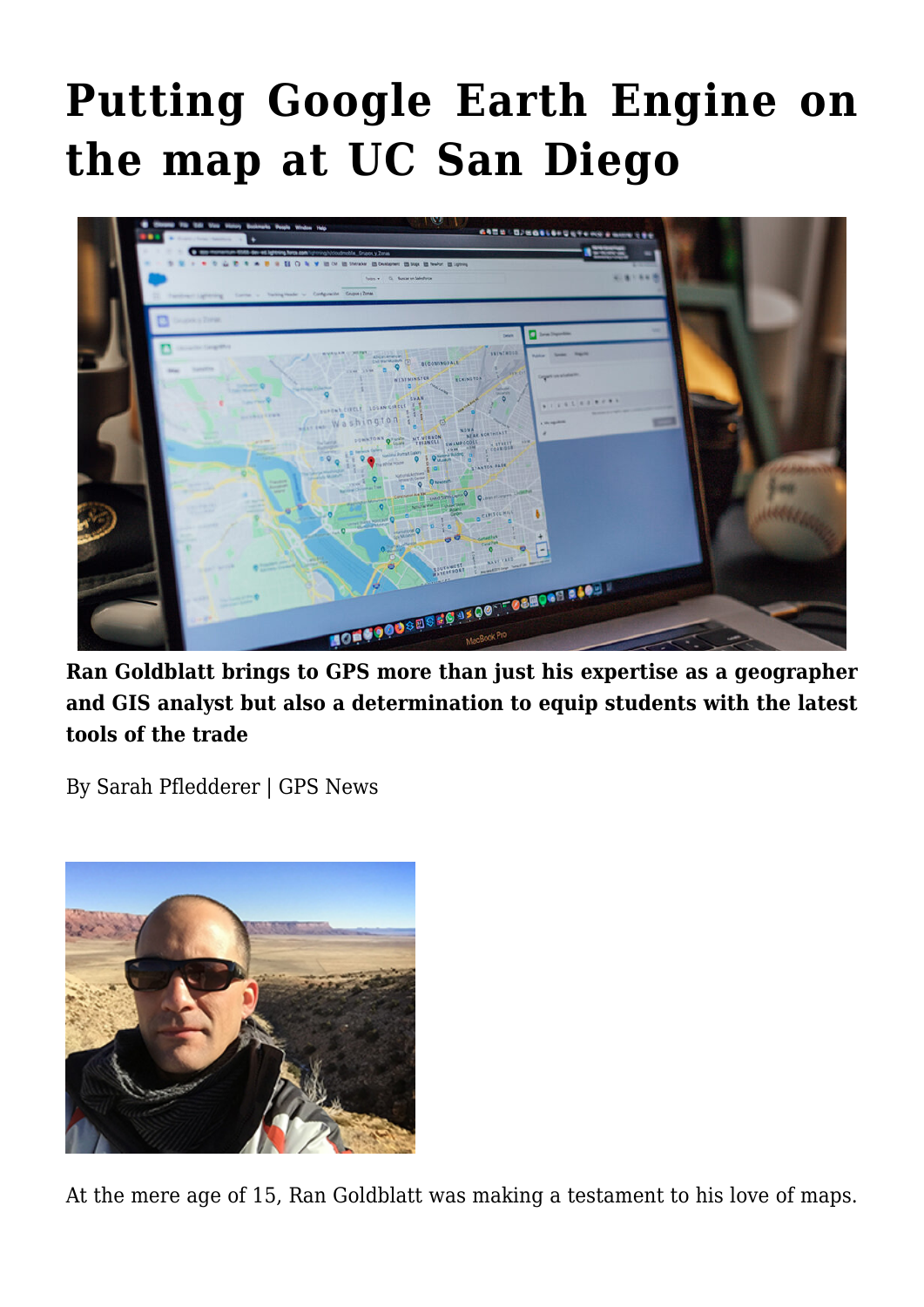He stood by the fax machine two times a day.

"We didn't have Internet yet, so I used to get faxes from an institution in Israel with synoptic maps twice a day," he recalled. "I loved analyzing these maps and creating my own weather forecasts as a child."

Needless to say, a career in geography was immanent, including the three degrees—a B.A., M.A., and Ph.D.—that came with it.

Now, as a postdoctoral researcher at the UC San Diego School of Global Policy and Strategy (GPS), he's no longer waiting for the murmurs of a fax to delve into his trade, but he integrates different spatial analysis techniques with advanced visualization methods to examine physical aspects of the world and data on larger scales.

One of his most favored tools is [Google Earth Engine,](https://earthengine.google.com/) which on Feb. 24 he'll be introducing to the university beyond just the Advanced Geographical Information System (GIS) Spatial Analysis course he teaches winter quarter at GPS. Free for scientists, researchers and developers, Google Earth Engine is a platform for petabyte-scale scientific analysis and visualization of geospatial datasets, combining a vast catalog of satellite imagery and geospatial data with planetaryscale analysis capabilities.

As part of Goldblatt's course, and with the support of GPS's [Center on Global](http://cgt.ucsd.edu/) [Transformation,](http://cgt.ucsd.edu/) Goldblatt is welcoming Nick Clinton, developer advocate on the Google Earth Engine team, on Feb. 24 for a talk on <u>"Geospatial Big Data: Using</u> [Google Earth Engine for Data Science and Analysis."](https://www.eventbrite.com/e/geospatial-big-data-tickets-19999210176)

The event is made possible in part through Goldblatt's connections to the Google Earth Engine team, which he met at a conference last summer upon receiving a crash course in the platform.

"I was amazed, literally amazed with what you can do with it," he said. "You can really understand your world in scale. When I started planning my course at GPS, I knew I needed to teach Google Earth Engine. I had the idea, 'why not bring people from Google to give a talk here to introduce this platform?'"

Clinton will detail research applications with Google Earth Engine and how it is being used in universities around the globe—Goldblatt said he hopes this also will